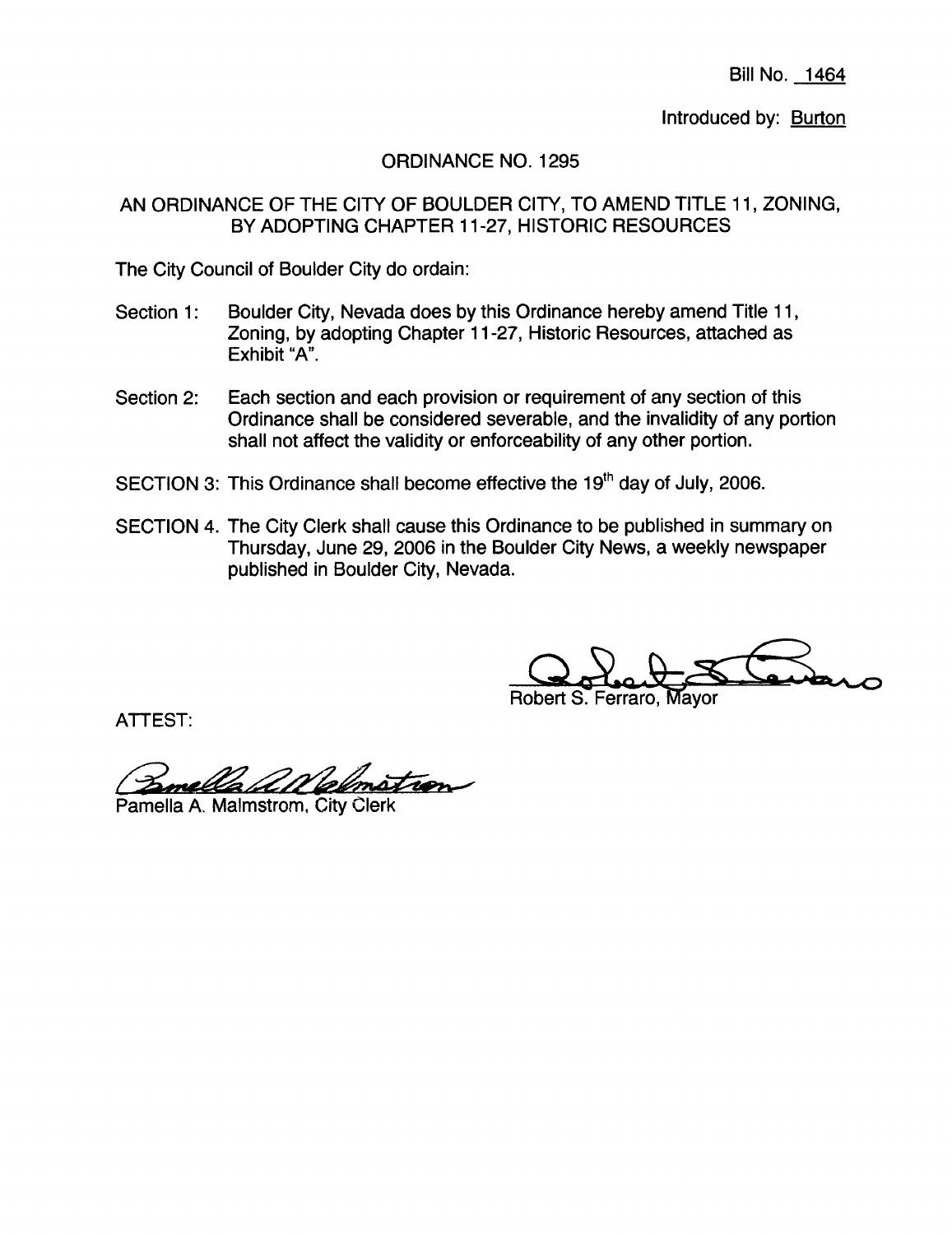The Foregoing Ordinance was first proposed and read by title to the City Council on the 13th day of June 2006, which was a regular meeting; thereafter, on the 27th day of June, 2006, a regular meeting was held and the proposed Ordinance was adopted by the following vote:

VOTING AYE: Anderson, Burton, Ferraro, Tobler

VOTING NAY: None

ABSENT: Pacini

APPROVED:

O. Red & S. Com Robert S. Ferraro, Mayor

ATTEST: r **Pamella** *All Pelony*<br>Pamella A. Malmstron, City Clerk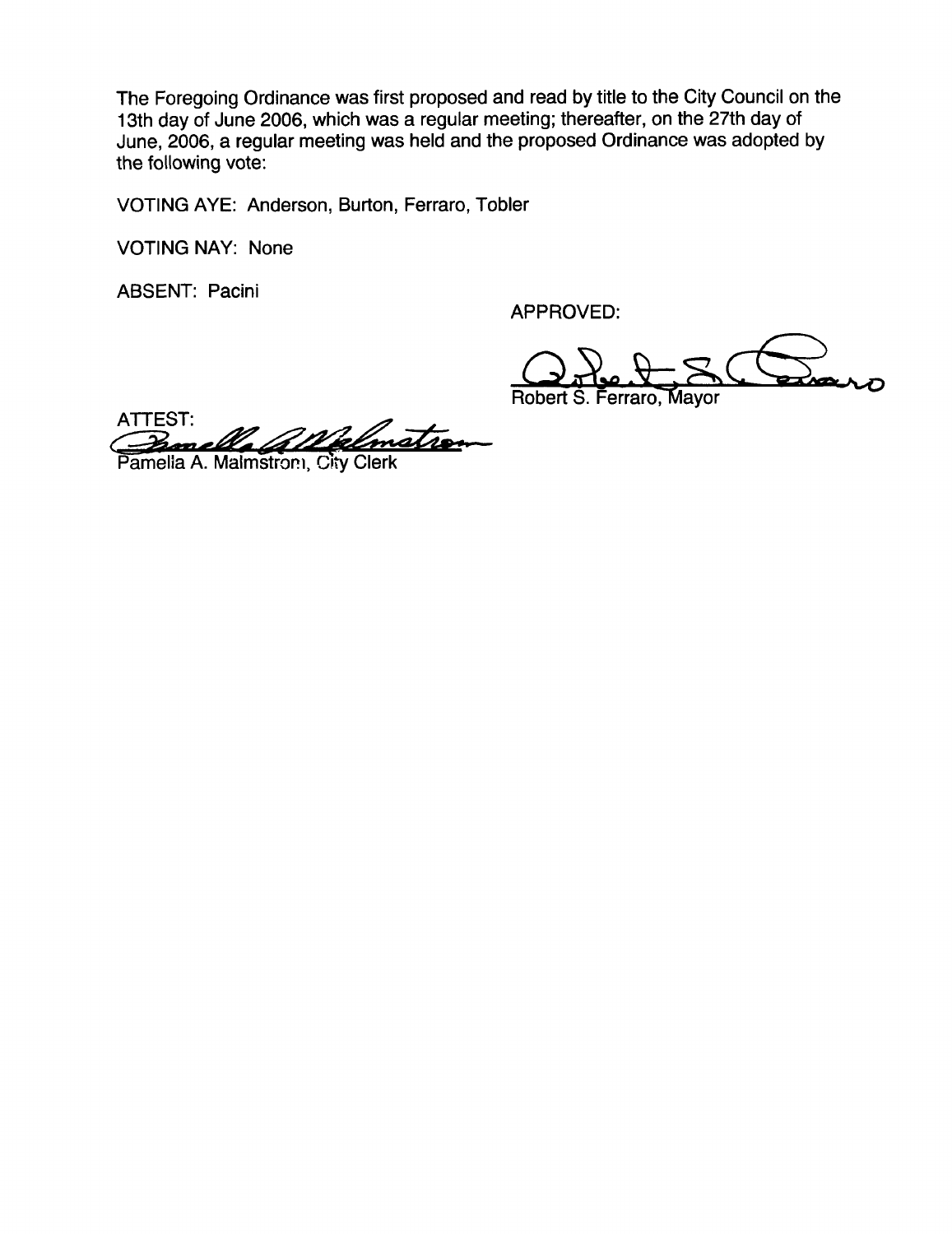# CHAPTER 27 - Historic Resources

# SECTION:

- 11-27-01 Purpose
- 11- 27 -02 Duties of Community Development Department and Historic Preservation Committee
- 11-27-03 Designation of Historic Areas, Districts, Landmark Sites, And Buildings of Historic Significance
- 11-27-04 Designated Historic Resources
- 11-27-05 Historic Development Guidelines
- 11-27-06 Demolition of Designated Historic Resources
- 11-27-07 Renovation/Rehabilitation of Designated Historic Resources

# 11-27-01 **Purpose**

The purpose of this Chapter is to provide regulations for those areas, districts, sites, and buildings which have been designated as having significant character, interest, or value as part of the development, heritage, or cultural characteristics of Boulder City, the State of Nevada, or the Nation.

# 11- 27- <sup>02</sup> Duties of Community Development Department and Historic Preservation **Committee**

- A. Community Development Department. The Community Development Department of Boulder City is hereby charged with the administration and enforcement of the provisions of this chapter of the ordinance.
- B. Boulder City Historic Preservation Committee, The Boulder City Historic Preservation Committee, hereinafter Historic Committee, shall be established to advise the Planning Commission and City Council and to aid property owners in maintaining and enhancing the worthwhile historical resources of Boulder City. The duties of the Historic Committee are as follows:
	- 1. To advise the Planning Commission and the City Council on the designation of Historic Areas, Districts, Landmark Sites and Buildings of Historic Significance;
	- 2. To advise the Planning Commission and City Council on matters pertaining to Historic Resources;
	- 3, To advise the Planning Commission on suggested guidelines for rehabilitation and new construction pertaining to Historic Resources; and,
	- 4. To aid property owners in maintaining and enhancing their properties in <sup>a</sup> manner consistent with adopted or otherwise established guidelines.
	- 5. To advise the Planning Commission and City Council on matters pertaining to the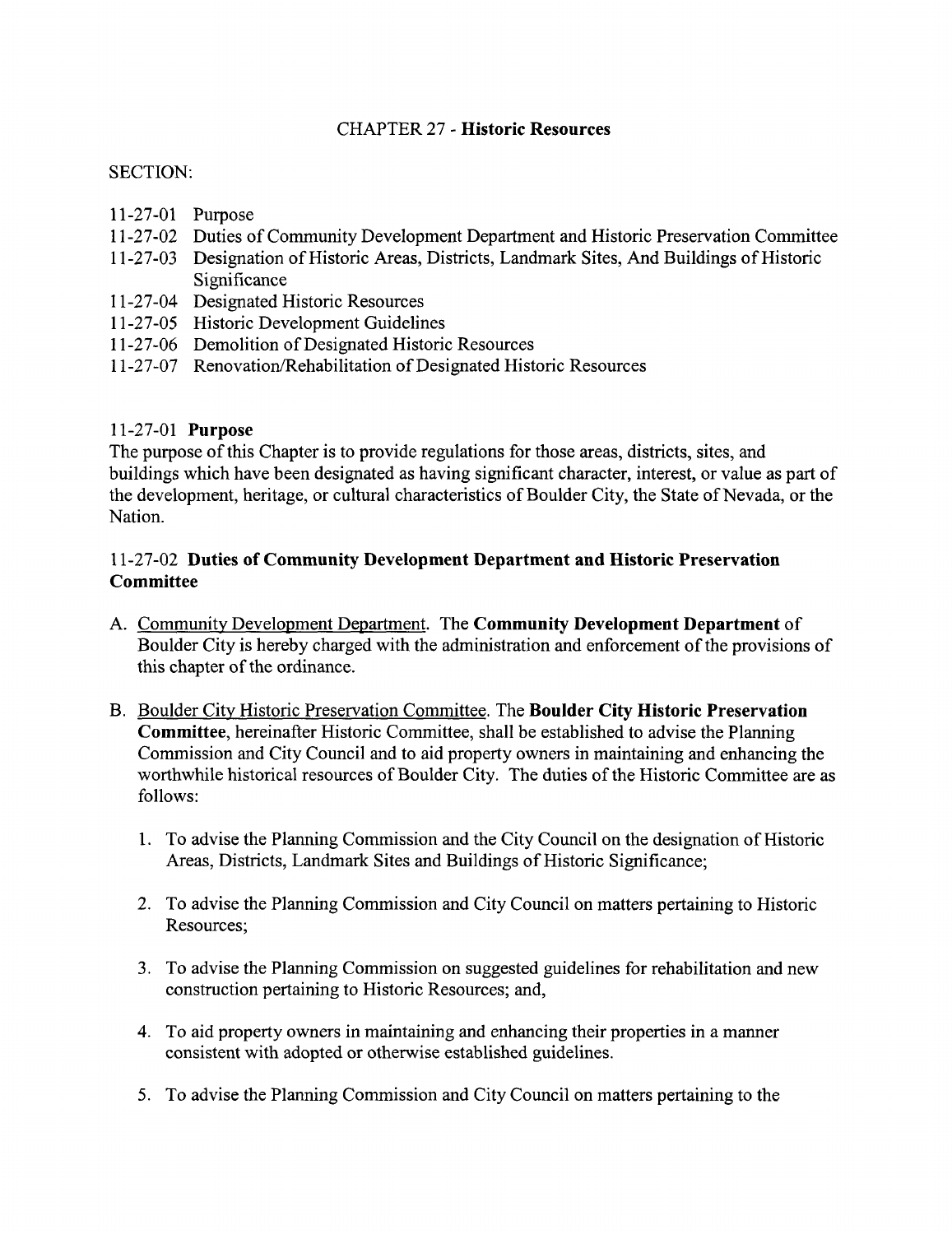drafting of new ordinances for implementation within the established historic districts of the City. Does not include ordinances applicable community-wide or of <sup>a</sup> non-zoning nature.

- C, Committee membership, The Historic Committee shall consist of no more than five (5) persons. Committee members shall be Boulder City residents, and shall not serve on any other City committees or commissions, nor hold any City office.
- D. Length of Term for Committee members. Term of service shall be limited to three (3) years, with no more than two (2) members having <sup>a</sup> term expire in any given year. Original appointments to the Committee shall have staggered terms assigned to new members with one member serving for one year, two members for two years, and two members for three years. All subsequent terms shall be for three years. Vacancies shall be filled by the City Council, with the replacement member to serve out the remaining term.
- E, Meetings. The Historic Committee shall meet on <sup>a</sup> monthly basis through the calendar year on the third Tuesday of the month.

# 11-27-03 Designation of Historic Areas, Districts, Landmark Sites, And Buildings of Historic Significance

- A. Oualification for Designation. An area, neighborhood, or district may be designated as <sup>a</sup> Historic Area or Historic District; and any site, natural feature, structure, or building may be designated as a Landmark Site or Building of Historic Significance, if it has significant character, interest, or value as part of the development, heritage, or cultural characteristics of Boulder City, the State of Nevada, or the Nation; and if it falls into one or more of the following categories:
	- 1. Historical Significance
		- a, It is the location of, or is associated in <sup>a</sup> significant way with, <sup>a</sup> historic event which had <sup>a</sup> significant effect upon the City, State, or Nation; or,
		- b. It is associated in <sup>a</sup> significant way with the life of <sup>a</sup> person important in the history of the City, State, or Nation; or,
		- c. It is associated in a significant way with an important aspect of the cultural, political, or economic heritage of the community, City, State or Nation.
	- 2, Architectural Significance
		- a, It embodies the distinctive visible characteristics of an architectural style, period, or <sup>a</sup> method of construction; or,
		- b. It is an outstanding work of <sup>a</sup> designer or builder; or,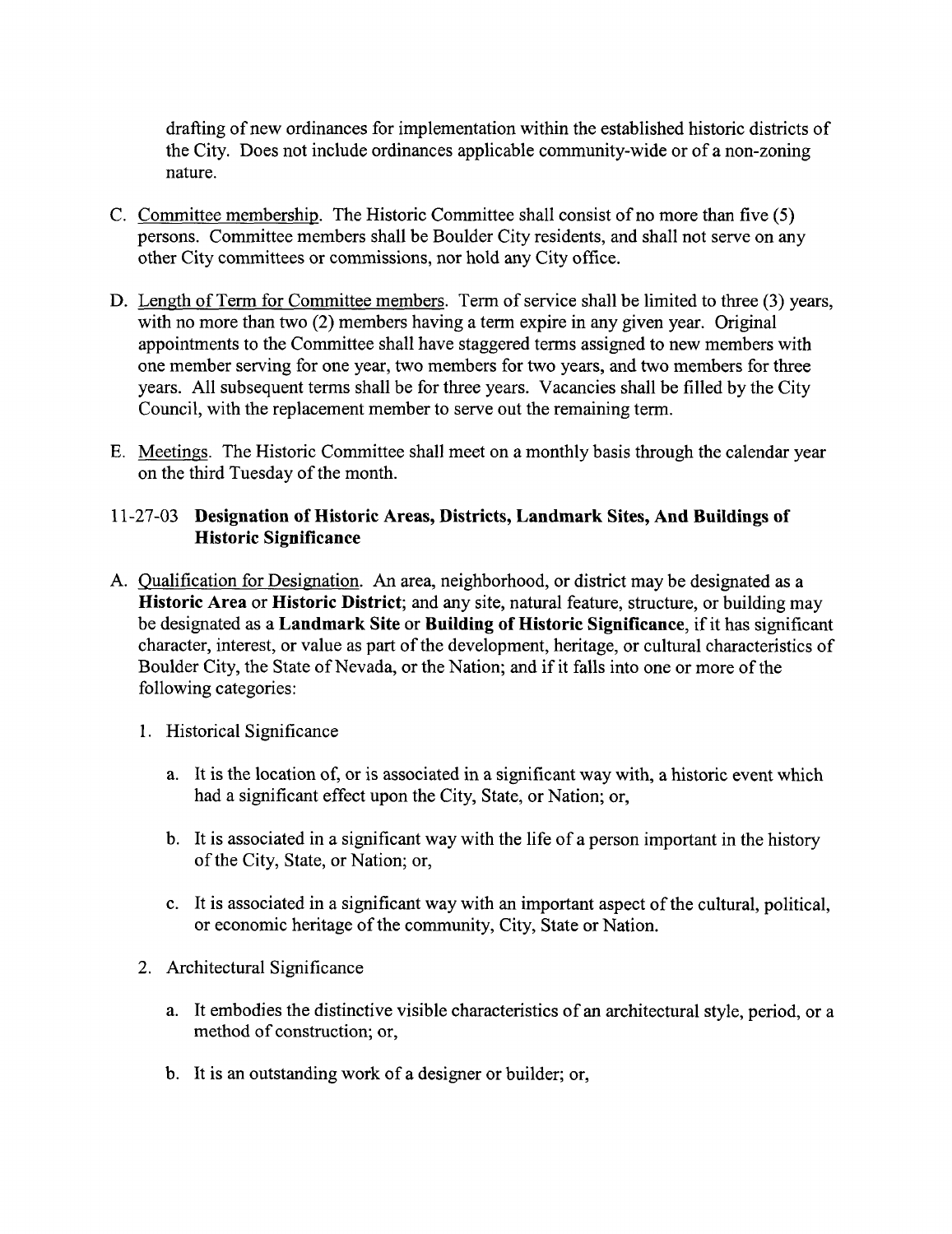- c, It contains elements of extraordinary or unusual architectural or structural design, detail, use of materials, or craftsmanship; or,
- d. It portrays the environment of a group of people in an era of history characterized by <sup>a</sup> distinctive architectural style.
- 3, Historic Area Significance, Because of its prominent location, contrasts of siting, age, or scale, it is an easily identifiable visual feature of the City, and contributed to the distinctive quality or identity of the City.

#### B. Procedure for Designation.

- 1. Any person, group, or association may nominate <sup>a</sup> prospective area, district, site or building for formal designation and inclusion in the Boulder City Historic Registry.
- 2. The Historic Committee shall review the nomination and make recommendations to the City Council. Any nomination regarding the creation of <sup>a</sup> historic area or district shall also require <sup>a</sup> review and recommendation by the Planning Commission,
- 3. Prior to an action by the City Council, <sup>a</sup> public hearing shall be held, notice ofwhich shall be mailed to owners of the property proposed to be so designated [at least five, but not more than fifteen days], prior to the date of the hearing.
- 4. Following a determination of formal designation by the City Council, notice of the determination shall be mailed to the owners of property affected by the designation, together with <sup>a</sup> copy of this chapter and any pertinent development guidelines. Such designation shall also be entered in the Boulder City Historic Registry.

#### 11-27-04 Designated Historic Resources

A. Historic Areas are relatively large areas which are generally distinguished by, but not limited to, <sup>a</sup> common development, heritage or cultural characteristic. Likely, they are synonymous with <sup>a</sup> particular neighborhood. A Historic Area may contain one or more Historic Districts within its boundaries, and will likely contain several Landmark Sites and Buildings of Historic Significance, Those areas within Boulder City which have been designated as Historic Areas are as follows:

#### 1, Historic Boulder City Neighborhood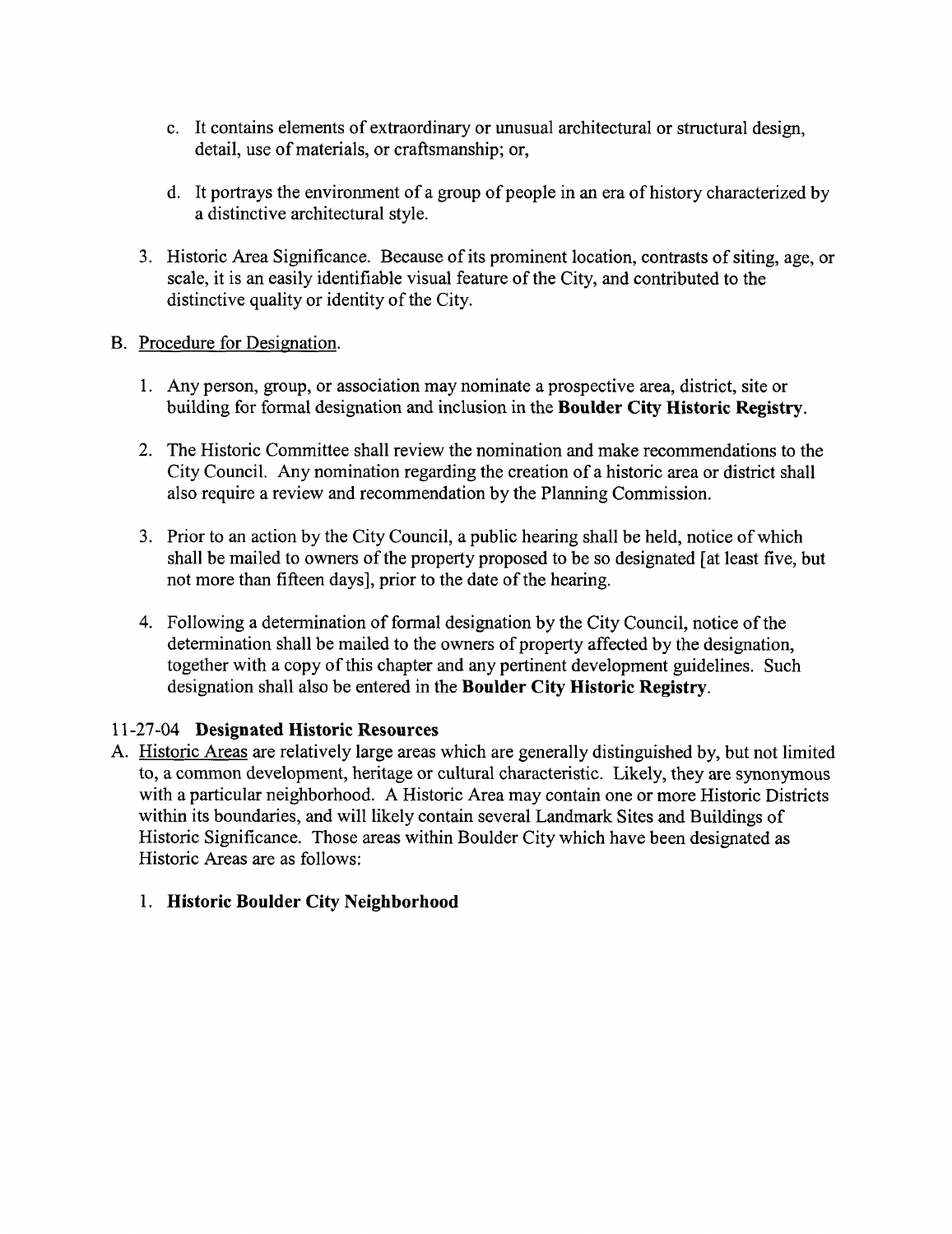

- a, Boundaries. The Historic Boulder City Neighborhood is that area which contains all or portions of the following streets: Denver, Hillside, Park, Utah, Colorado, Railroad, Ash, Date, Cherry, Birch, Nevada, Avenue A, Avenue B, Avenue C, Avenue D, California, Avenue F, Wyoming, Hotel Plaza, Avenue G, Avenue H, Avenue I as depicted above.
- b. Purpose. The Historic Boulder City Neighborhood encompasses the major part of the original townsite of Boulder City and contains a significant inventory of older and unique architectural styles. Lot and block sizes in this area are also characteristic of 1930'<sup>s</sup> Nevada townsites, with Historic and other older dwellings which often do not conform to current development standards. The purpose of the Design Guidelines as they pertain to the Historic Boulder City Neighborhood is to:
	- 1. Preserve buildings and related structures of historic and architectural significance;
	- 2. Allow improvements to existing structures or new construction to be conducted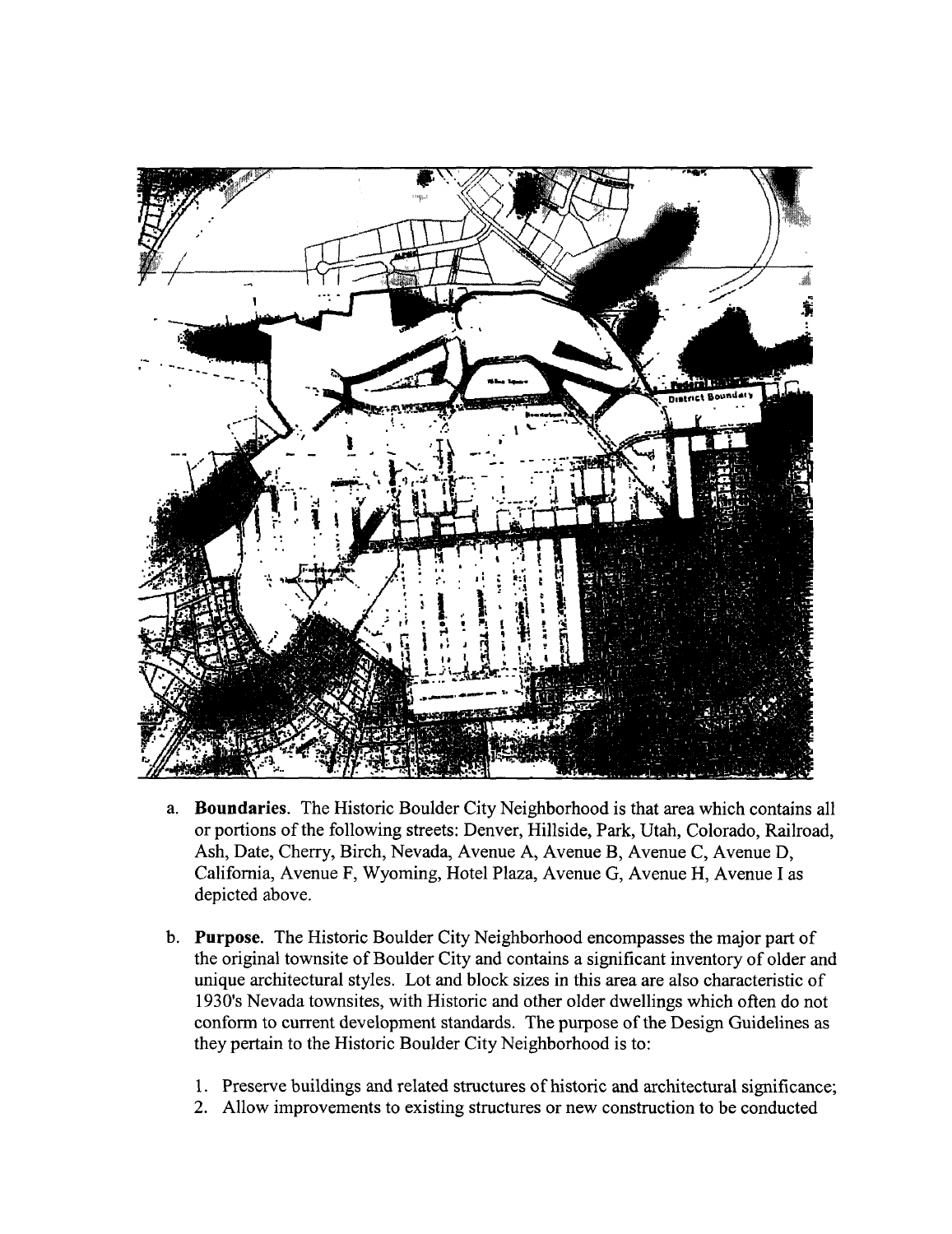without conflict and without eroding the scale and historic character of the neighborhood; and,

- 3. Preserve and enhance entry ways into the Historic Boulder City Neighborhood through design and streetscape standards, where appropriate.
- B. Historic Districts are generally smaller and more distinctive than Historic Areas. Historic Districts will likely contain several Landmark Sites and Buildings of Historic Significance. Those areas within Boulder City which have been designated as Historic Districts are as follows:
	- 1. -- No Historic Districts are currently designated --
- C. Landmark Sites and Buildings of Historic Significance are distinctive individual sites. Designated sites and buildings are as listed in the Boulder City Historic Registry.

# 11-27-05 Historic Development Guidelines

- A. Establishment of Guidelines, Guidelines for exterior design criteria shall be reviewed for recommendation and forwarded by the Planning Commission to the City Council upon the recommendation of the Historic Committee, to aid applicants in formulating plans for development or redevelopment relating to designated Historic Resources.
- B. Application of Guidelines. The guidelines may apply to the following instances:
	- 1, All rehabilitation, restoration, or reconstruction of, or addition to, the exterior of any improvement which constitutes all or part of <sup>a</sup> Historic Area, Historic District, Landmark Site or <sup>a</sup> Building of Historic Significance;
	- 2. A demolition or relocation of any improvement which is all or part of <sup>a</sup> building within <sup>a</sup> Historic Area, Historic District, Landmark Site or <sup>a</sup> Building of Historic Significance;
	- 3. New construction within <sup>a</sup> Historic Area or District, upon any Landmark Site or on the property associated with <sup>a</sup> Building of Historic Significance;
	- 4. Any signs placed on any building within <sup>a</sup> Historic Area or District, upon any Landmark Site, or on the property associated with any Building of Historic Significance;
	- 5. Any fences, walls, and major landscaping elements within <sup>a</sup> Historic Area or District, on <sup>a</sup> Landmark Site, or on the property associated with <sup>a</sup> Building of Historic Significance,
- C. Compliance with Guidelines. Compliance with the adopted guidelines by any property owner shall be voluntary except in the case where a "Contract of Compliance" has been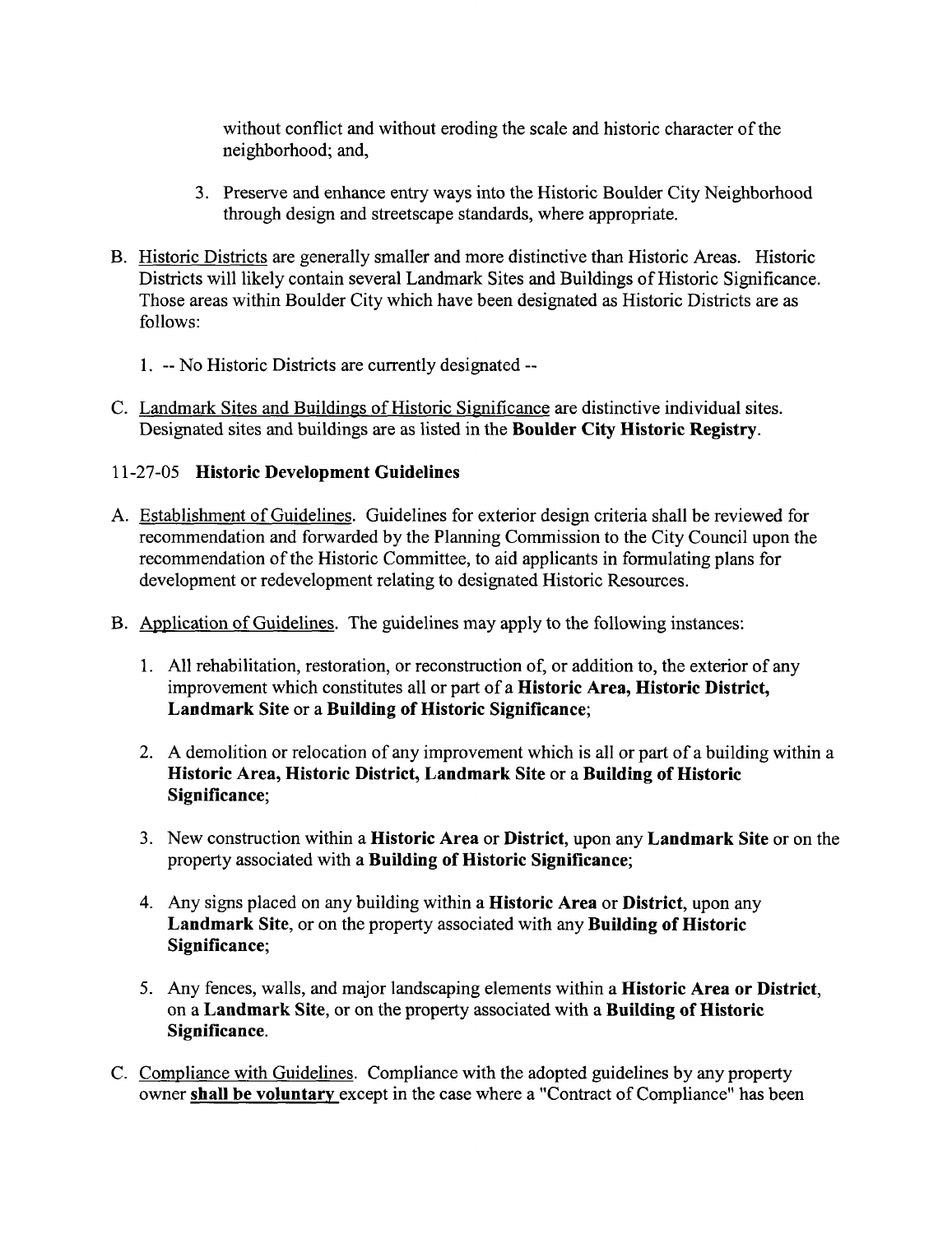agreed to by the property owner of <sup>a</sup> building or site within <sup>a</sup> designated Historic District, of <sup>a</sup> Landmark Site, or of <sup>a</sup> Building of Historic Significance.

# 11-27-06 Demolition of Designated Historic Resources

- A. When any application is made for <sup>a</sup> demolition permit for <sup>a</sup> building within <sup>a</sup> Historic Area or District, or <sup>a</sup> Building of Historical Significance, the Community Development Department shall delay approval of the demolition for a period of 30 days, in order to:
	- 1. Make <sup>a</sup> historical record, both written (history, floor plans and elevations) and photographic, of the structure and site.
	- 2. Review the condition of the building to determine the impact of the demolition to the neighborhood, and the technical feasibility of preservation of the structure.
	- 3. Allow the Historic Committee to consider and make recommendations regarding the application.
	- 4, Make the owner aware of economic incentives available to rehabilitate historic resources.
	- 5. Encourage the property owner not to demolish the building until an attempt can be made to locate either suitable tenants to make the building economically viable again or to find <sup>a</sup> purchaser who is willing to acquire and rehabilitate the structure.
- B. Upon findings of fact by the Historic Committee that preservation of the building is warranted and in the best interest of the City, the permit may be delayed for an additional 30 day period in order to find funding or other means to compensate the applicant for purchase of the building or for its preservation.
- C, A third <sup>30</sup> day delay may be instituted by the City Council upon <sup>a</sup> recommendation from the Historic Committee.

#### 11-27-07 Renovation/Rehabilitation of Designated Historic Resources

- A. When any application is made for <sup>a</sup> renovation or rehabilitation permit for <sup>a</sup> building within <sup>a</sup> Historic Area or District, or <sup>a</sup> Building of Historical Significance, the Community Development Department may delay approval of the renovation or rehabilitation for a period of up to <sup>30</sup> days, in order to:
	- 1, Make <sup>a</sup> historical record, both written (history, floor plans and elevations) and photographic, of the structure and site.
	- 2. Review the condition of the building to determine the impact of the renovation/rehabilitation to the neighborhood, and the technical feasibility of preservation of the structure.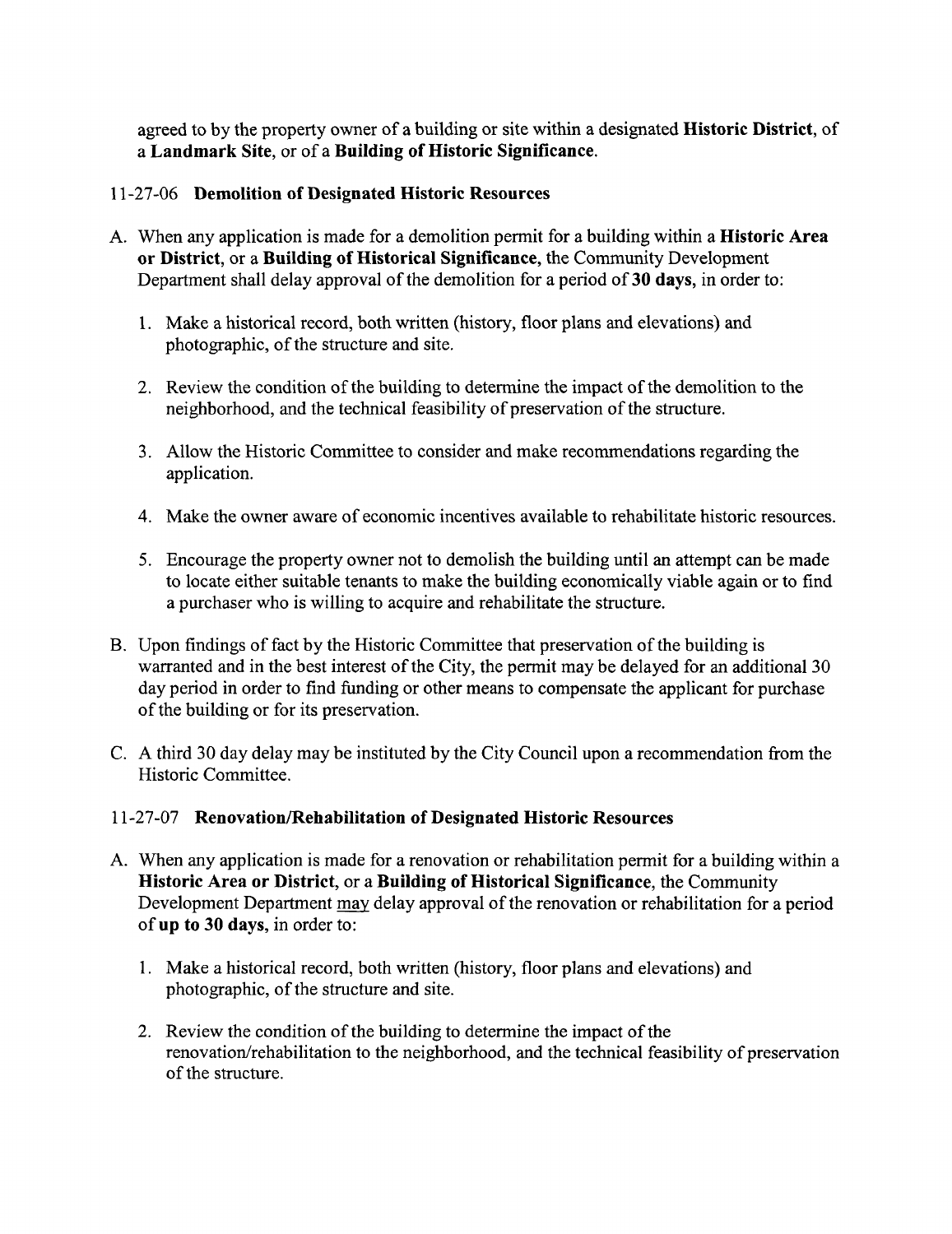- 3. Allow the Historic Committee to consider and make recommendations regarding the application.
- 4. Make the owner aware of economic incentives available to rehabilitate historic resources.
- 5. Encourage the property owner not to make unnecessary changes to the building until an attempt can be made to locate either suitable tenants to make the building economically viable again or to find <sup>a</sup> purchaser who is willing to acquire and rehabilitate the structure.
- B. Upon findings of fact by the Historic Committee that preservation of the building is warranted and in the best interest of the City, the permit may be delayed for an additional <sup>30</sup> day period in order to find funding or other means to compensate the applicant for purchase of the building or for its preservation.
- C. A third <sup>30</sup> day delay may be instituted by the City Council upon <sup>a</sup> recommendation from the Historic Committee.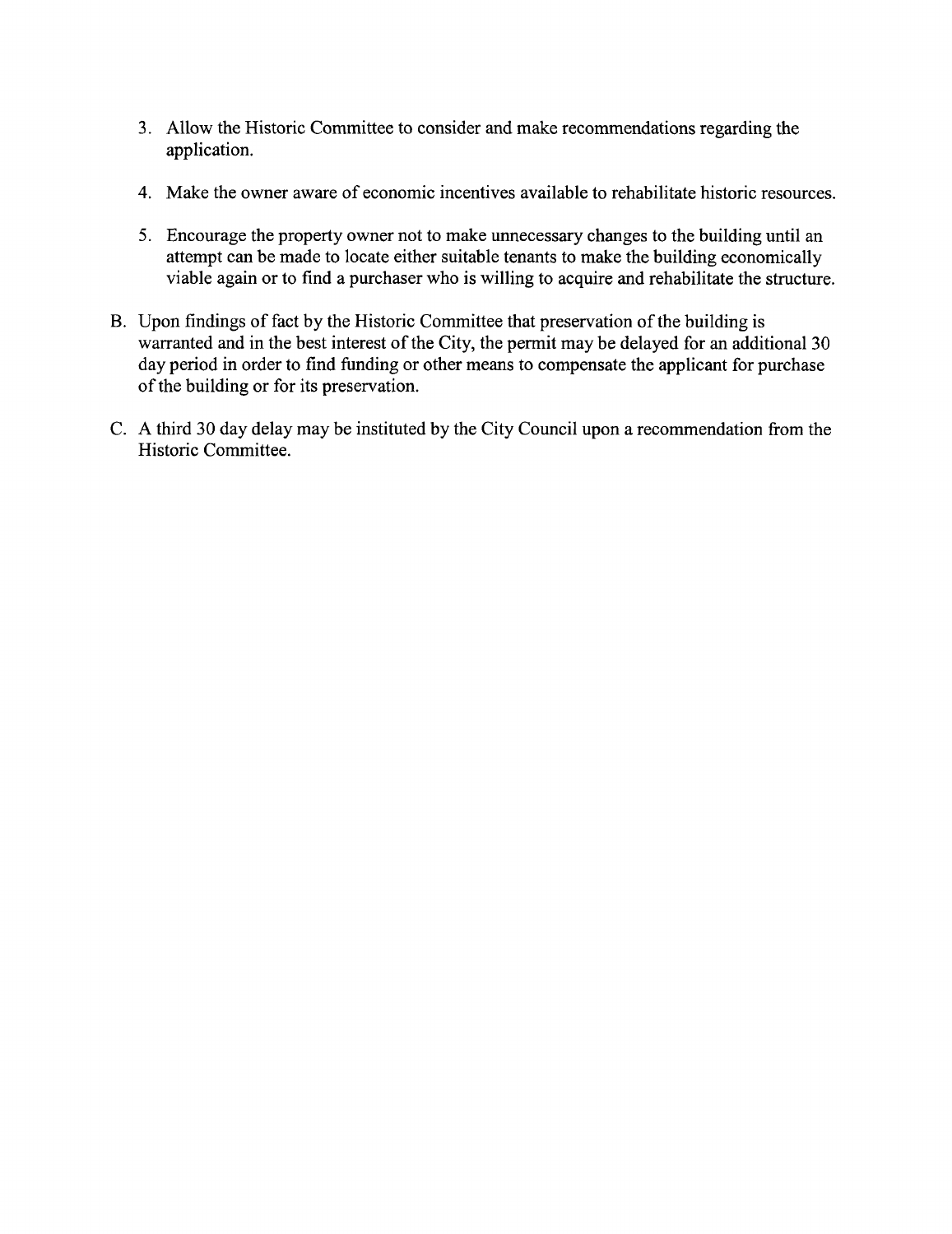#### NOTICE OF FILING

Notice is hereby given that Bill No. 1464, <sup>a</sup> proposed ordinance entitled, " AN ORDINANCE OF THE CITY OF BOULDER CITY AMENDING TITLE 11, ZONING, BY ADOPTING CHAPTER 11-27, HISTORIC RESOURCES" was introduced by Council Member Burton; and that <sup>a</sup> copy of such ordinance was filed with the City Clerk on the 13th day of June, <sup>2006</sup> for public examination.

Notice is hereby further given that action on the proposed ordinance, or the ordinance as amended, will be taken at <sup>a</sup> regular meeting of the City Council of Boulder City, Nevada, on the 27th day of June <sup>2006</sup> at the Council Chambers, City Hall, Boulder City, Nevada.

Dated this 13th day of June 2006.

sl Pamella A. Malmstrom Pamella A. Malmstrom, City Clerk

Publish on June 15, 2006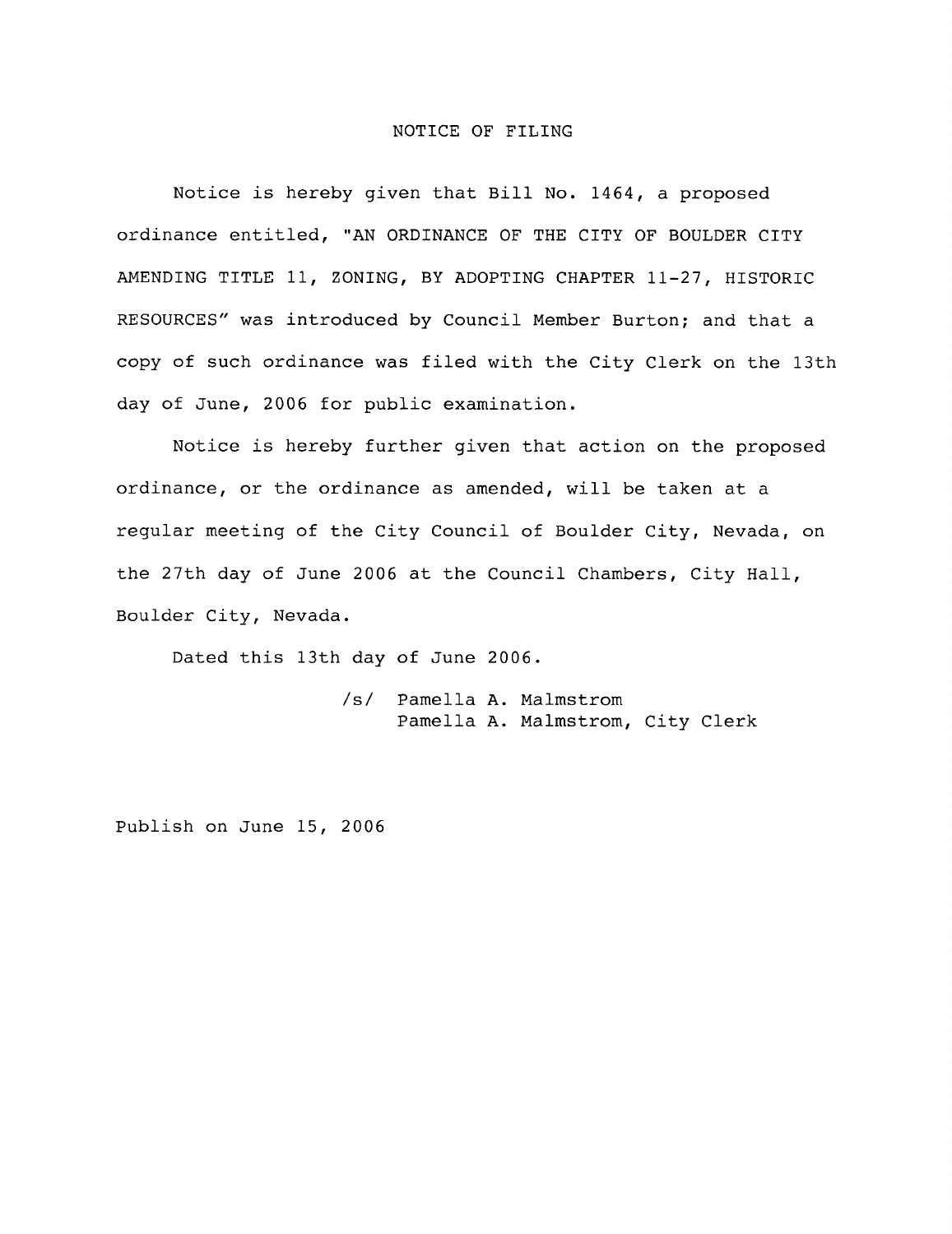#### AFFIDAVIT OF PUBLICATION

| <b>STATE OF NEVADA</b> |      |
|------------------------|------|
|                        | )SS. |
| COUNTY OF CLARK        |      |

Bonnie Lorence, being first duly sworn, deposes and says: That she is Clerk of the Boulder City, a weekly newspaper of general circulation,

printed in Las Vegas, Nevada, and published in Henderson, Nevada in the County of Clark, State of Nevada, and that the attached was continuously

published in said newspaper for a period of  $1$  time(s).

From 06/15/06 to 06/15/06 inclusive, being the issues of said newspaper for the following date(s) to wit:

06/15/2006

Bill No 1464

NOTICE OF FILING Notice is hereby given that Bill No. 1464, <sup>a</sup> proposed ordinance entitled, "AN ORDINANCE OF THE CITY OF BOULDER CITY AMENDING TITLE 11, ZONING, BY ADOPTING CHAPTER 11-27, HISTORIC RESOURCES" was introduced by Council Member Burton; and that a copy of such ordmance was filed with the City Clerk on the 13th day of June, <sup>2006</sup> for public examination. Notice is hereby further given that action on the proposed ordinance, or the ordinance as amended, will be taken at <sup>a</sup> regular meeting of the City Council of Boulder City, Nevada, on the 27th day of June 2006 at the Council Chambers, City Hall, Boulder City, Nevada. Dated this 13th day of June 2006. s/ Pamella A. Malmstrom Pamella A. Malmstrom, City Clerk BC-June 15, 2006

That said newspaper was regularly issued and circulated on each of the dates above named.

Signed

Sworn to and subscribed before me this 15th day of June, 2006

Notary Public in and for Clark County, Nevada

ephanie Keirea Stephanie Reviea

My commission expires October 05, 2008

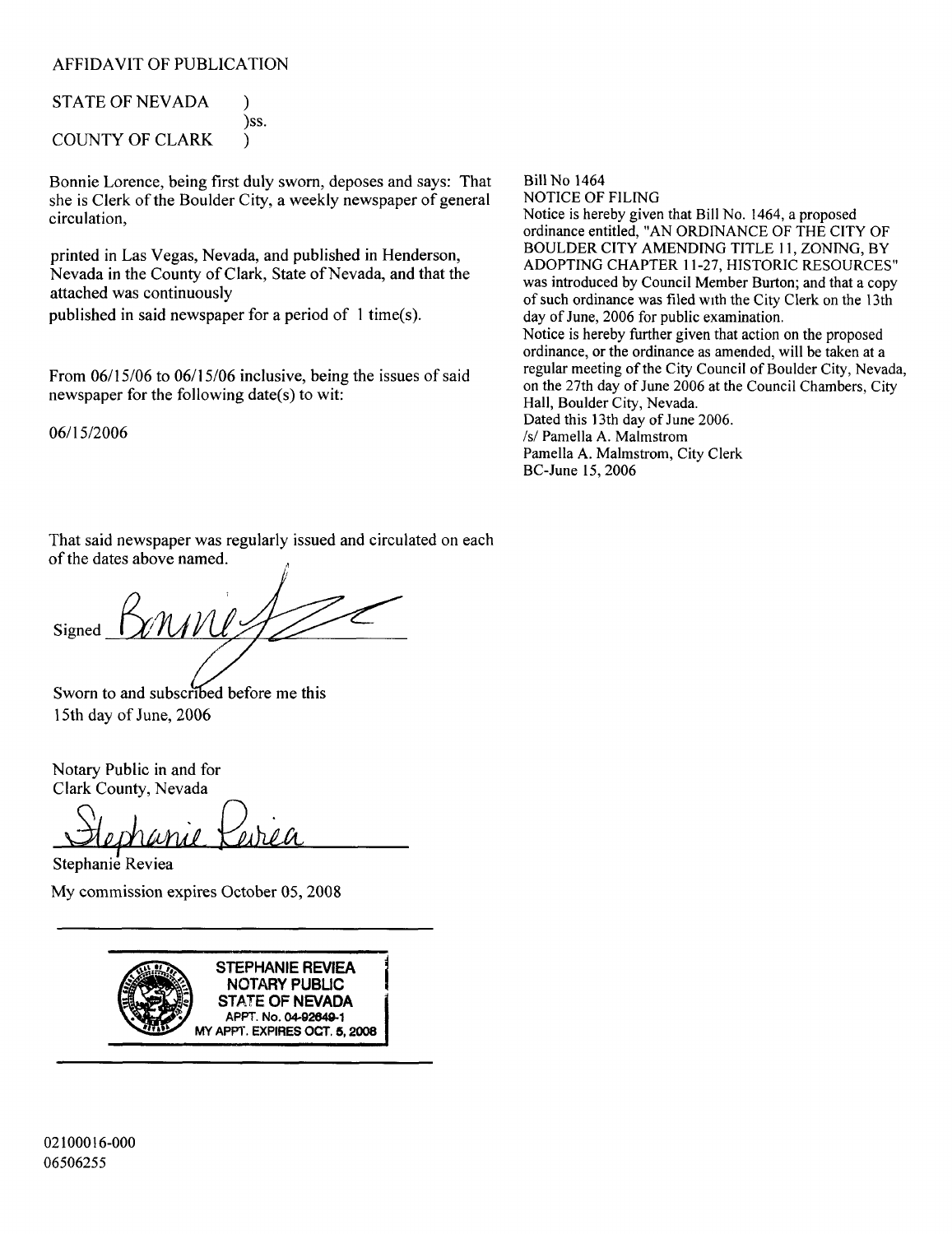#### PUBLIC NOTICE ORDINANCE NO. 1295 AN ORDINANCE OF THE CITY OF BOULDER CITY, NEVADA

"AN ORDINANCE OF THE CITY OF BOULDER CITY AMENDING TITLE 11, ZONING, BY ADOPTING CHAPTER 11-27, HISTORIC RESOURCES"

On June 13, 2006, Bill No. <sup>1464</sup> was introduced by Council member Burton and read by title. On June 27, 2006, Bill No. <sup>1464</sup> was considered by the City Council and adopted as Ordinance No. 1295.

PUBLIC NOTICE is hereby given that <sup>a</sup> complete copy of the ordinance is available for inspection by all interested parties in the office of the City Clerk, City Hall, <sup>401</sup> California Avenue, Boulder City, Nevada. The ordinance will become effective July 19, 2006. Motion to adopt the ordinance was made by Council member Tobler; seconded by Council member Anderson; and approved by the following vote:

YEA: Anderson, Burton, Ferraro, Tobler NAY: None ABSENT: Pacini

> /s/ Pamella A. Malmstrom City Clerk

BC NEWS 06/29/2006